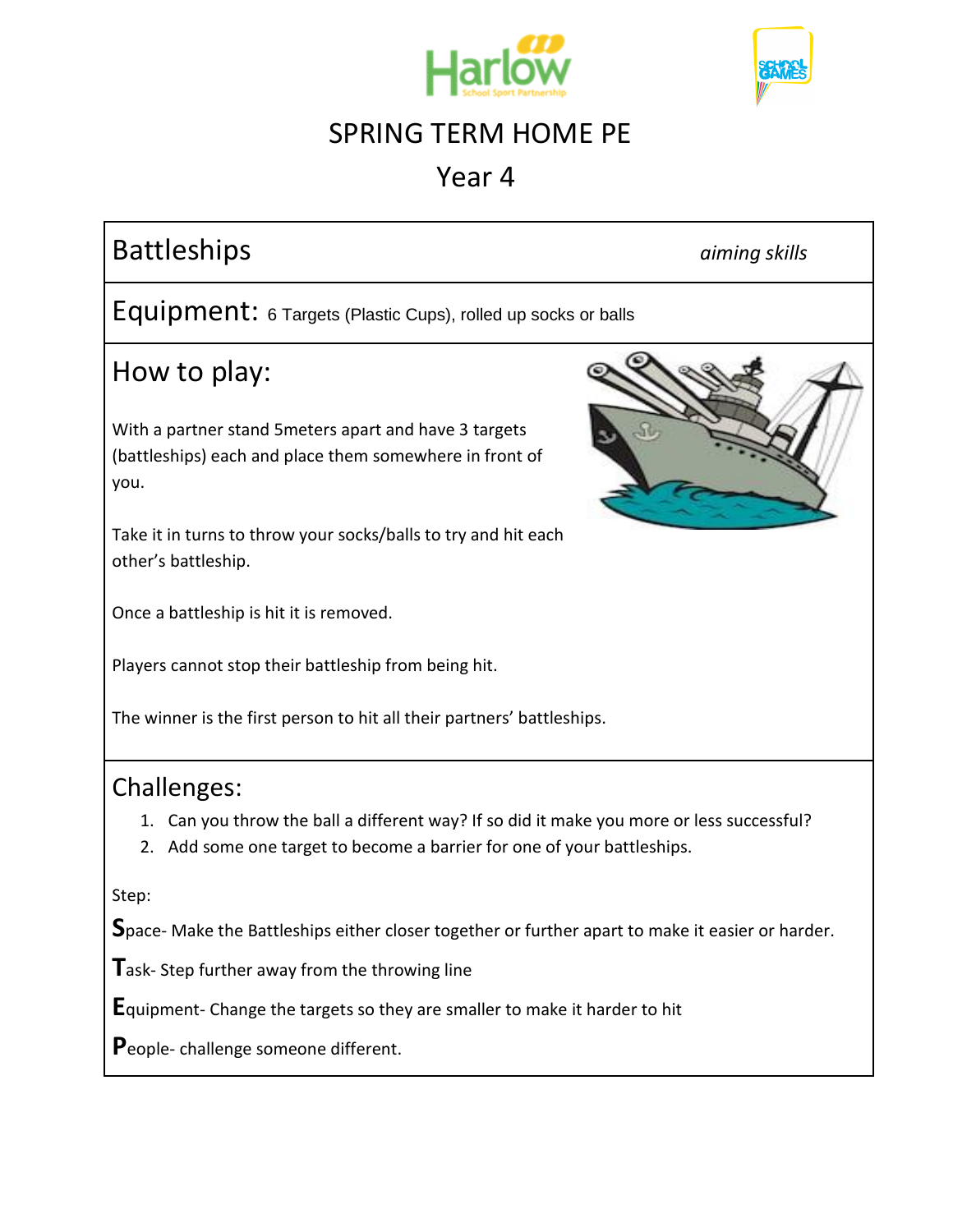



## Year 4

| <b>Noughts and Crosses</b>                                                                                                                                                              | speed and agility |  |
|-----------------------------------------------------------------------------------------------------------------------------------------------------------------------------------------|-------------------|--|
| Equipment: 9 Markers, 10 socks (2 groups of 5 colours)                                                                                                                                  |                   |  |
| How to play:                                                                                                                                                                            |                   |  |
| Put your Markers in a 3x3 grid, the same as if you were drawing<br>noughts and crosses grid.                                                                                            |                   |  |
| Place the socks in two piles about 3meters away from the grid and<br>split people into two teams                                                                                        |                   |  |
| One by one pick up a sock and run to the grid and place your sock on one of the markers.                                                                                                |                   |  |
| The first team to have three socks in a row wins.                                                                                                                                       |                   |  |
| <b>Challenges:</b>                                                                                                                                                                      |                   |  |
| 1. Can you change the way in which you travel to the grid?<br>Try and come up with a plan with the rest of your group about which spaces you are<br>2.<br>trying to get your marker in. |                   |  |
| Step:                                                                                                                                                                                   |                   |  |
| Space-Place the start point closer or further away from the grid.                                                                                                                       |                   |  |
| $\Gamma$ ask- Make the grid Bigger with more spaces, to make it a 4x4 grid.                                                                                                             |                   |  |
| <b>E</b> quipment-Before you can leave your area you must do an activity for example 5 Jumping<br>Jacks.                                                                                |                   |  |
| People-Play against other members of your family and create a league.                                                                                                                   |                   |  |
|                                                                                                                                                                                         |                   |  |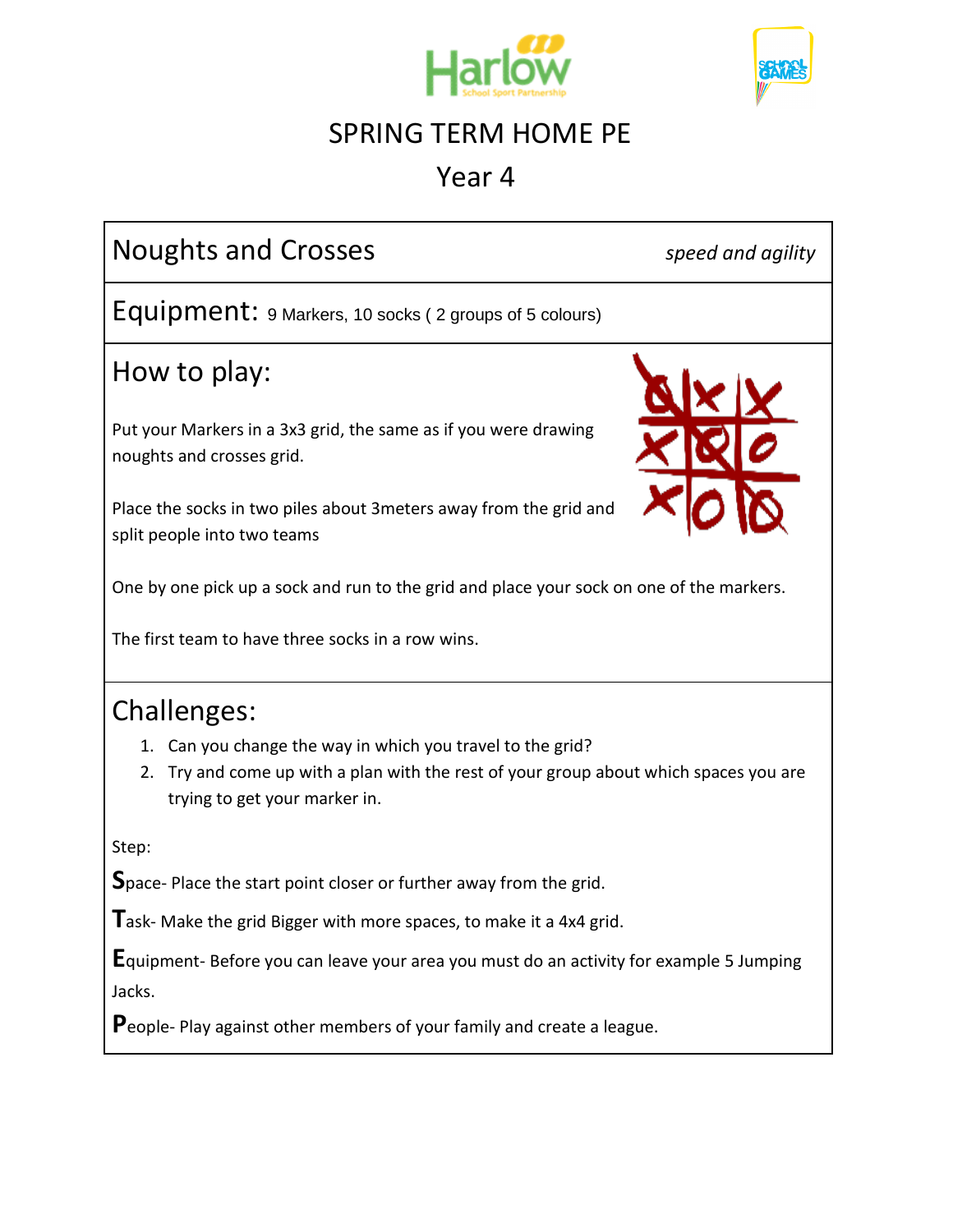



## Year 4

# Dice Balance *balance skills*

Equipment: Dice or paper with 1-6 written of each. Safe Space

#### How to play:

Roll the dice or pick a piece of paper and do a balance on the body part that corresponds with the number, see if you can hold the balance for 15 seconds.

Number 1- Feet

Number 2- Stomach

Number 3- Bottom

Number 4- Knee

Number 5- Back

Number 6- Can you balance with 3 body Parts touching the floor

#### Challenges:

- 1. Do it again but see if you can hold the balance for 30 seconds.
- 2. Roll the dice three times and see if you can link the 3 balances together to create a little sequence.

Step:

**S**pace- Make the space that you are using to balance on smaller to make it harder.

**T**ask- make a whole sequence using all the balances that you have come up with.

**E**quipment- Use something that you have in the house or at school, for example a football,

to try and balance with.

**P**eople- Balance with a partner or group.

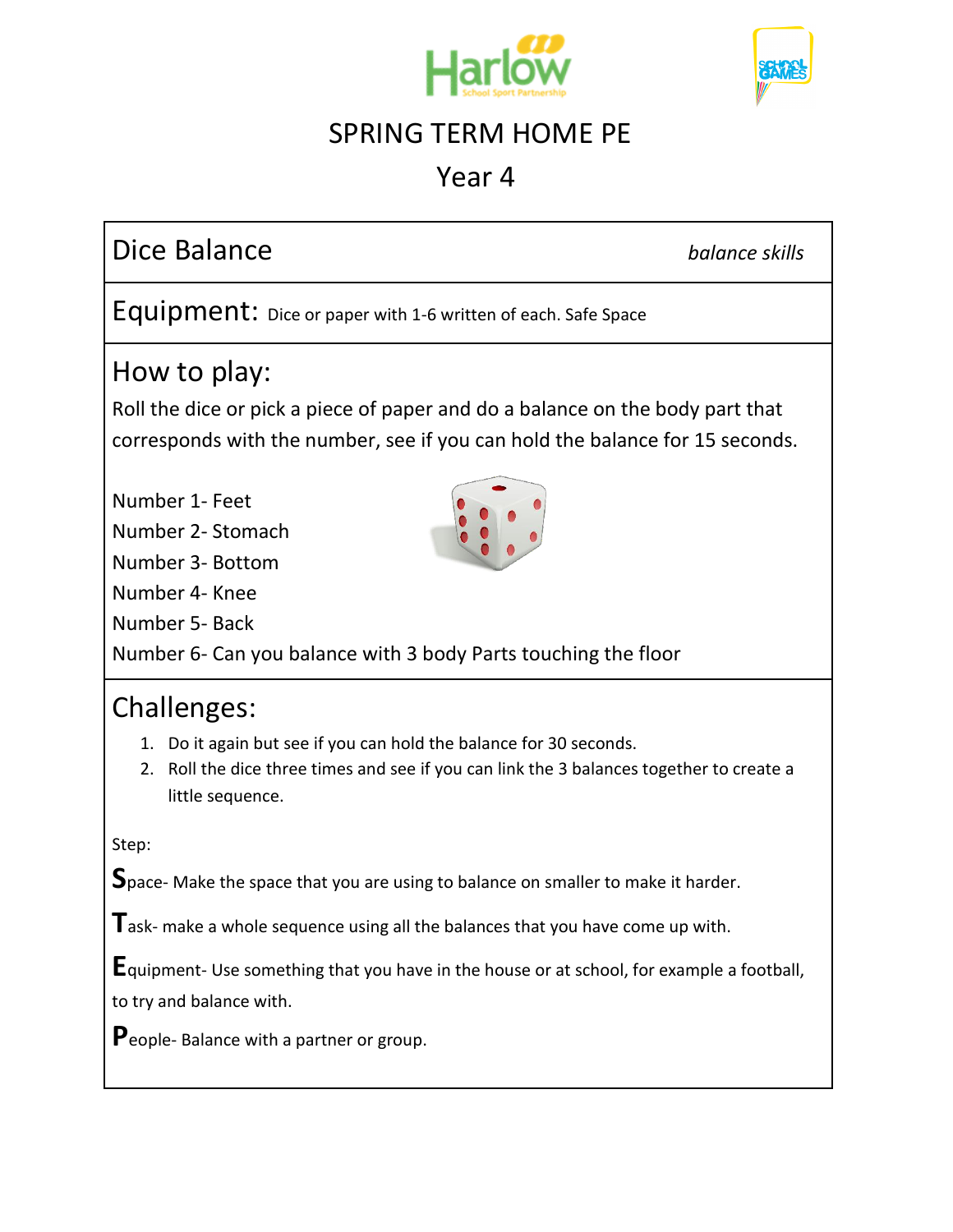



## Year 4

# Right Way Up **and Secure 2018** and speed and speed and speed and speed and speed and speed and speed and speed

Equipment: cones, soft toys (teddy bears) and toys

## How to play:



Spread all equipment in the area that you have making sure they are all upside down.

On go run and see how long it takes you to put all the equipment the right way around.

Once you have finished shout stop and look at the time.

Do it again and see if you can beat your time.

Game – One player has to turn the toys upside down and the other player had to put them the right way up. Make sure half are the right way and half upside down at the start and then on the word "go" race for 30 seconds to see who can get the most.

## Challenges:

- 1. Only use your weaker hand or just your feet
- 2. Before you turn the next piece of equipment over you must run back to the start.

Step:

**S**pace- spread the equipment out.

**T**ask- Instead of running is there another way you can move?

**E**quipment- Add three bits of equipment but if you touch these you get 2 seconds added to your end time.

**P**eople- Challenge people in your family.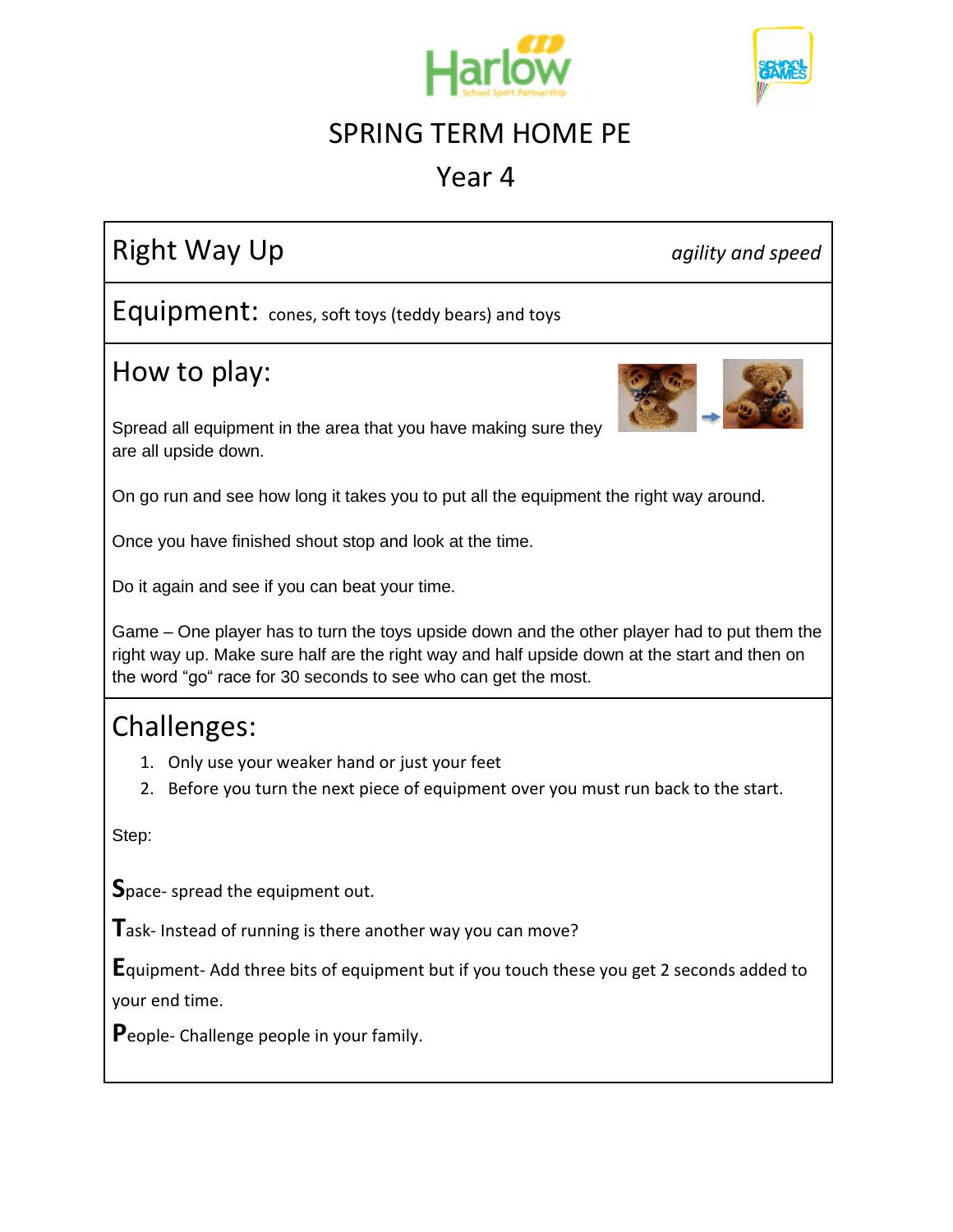



Year 4

| <b>Fitness Circuit</b>                                                                                                                                                                                                                                                                                                                                                     | strength, cardiovascular and endurance (fitness) |  |  |
|----------------------------------------------------------------------------------------------------------------------------------------------------------------------------------------------------------------------------------------------------------------------------------------------------------------------------------------------------------------------------|--------------------------------------------------|--|--|
| Equipment: space and timer                                                                                                                                                                                                                                                                                                                                                 |                                                  |  |  |
| How to play:<br>Do each activity for 30 seconds with 15 seconds rest, if you can do it<br>three times. You can do these in any order:<br>Jog on Spot<br><b>Burpees</b><br>Plank<br><b>Star Jumps</b><br><b>Sit Ups</b><br><b>Press Ups</b><br><b>Squats</b><br><b>Lunges</b><br><b>Heel Flicks</b><br>Lay on your back, lift your legs up slightly off the ground and hold |                                                  |  |  |
| Make sure you have a minute rest before doing it again.                                                                                                                                                                                                                                                                                                                    |                                                  |  |  |
| Challenges:<br>1. On the third round do each activity for 45 seconds and only 10 seconds rest.<br>2. Can you make up your own exercises?<br>Step:                                                                                                                                                                                                                          |                                                  |  |  |
| Space- if you have more or outside run between two lines instead of on the spot                                                                                                                                                                                                                                                                                            |                                                  |  |  |
| Task-Have a longer or shorter break if required                                                                                                                                                                                                                                                                                                                            |                                                  |  |  |
| <b>E</b> quipment- add a weight, tin of beans to make the exercise harder.                                                                                                                                                                                                                                                                                                 |                                                  |  |  |
| People- challenge other members of your household.                                                                                                                                                                                                                                                                                                                         |                                                  |  |  |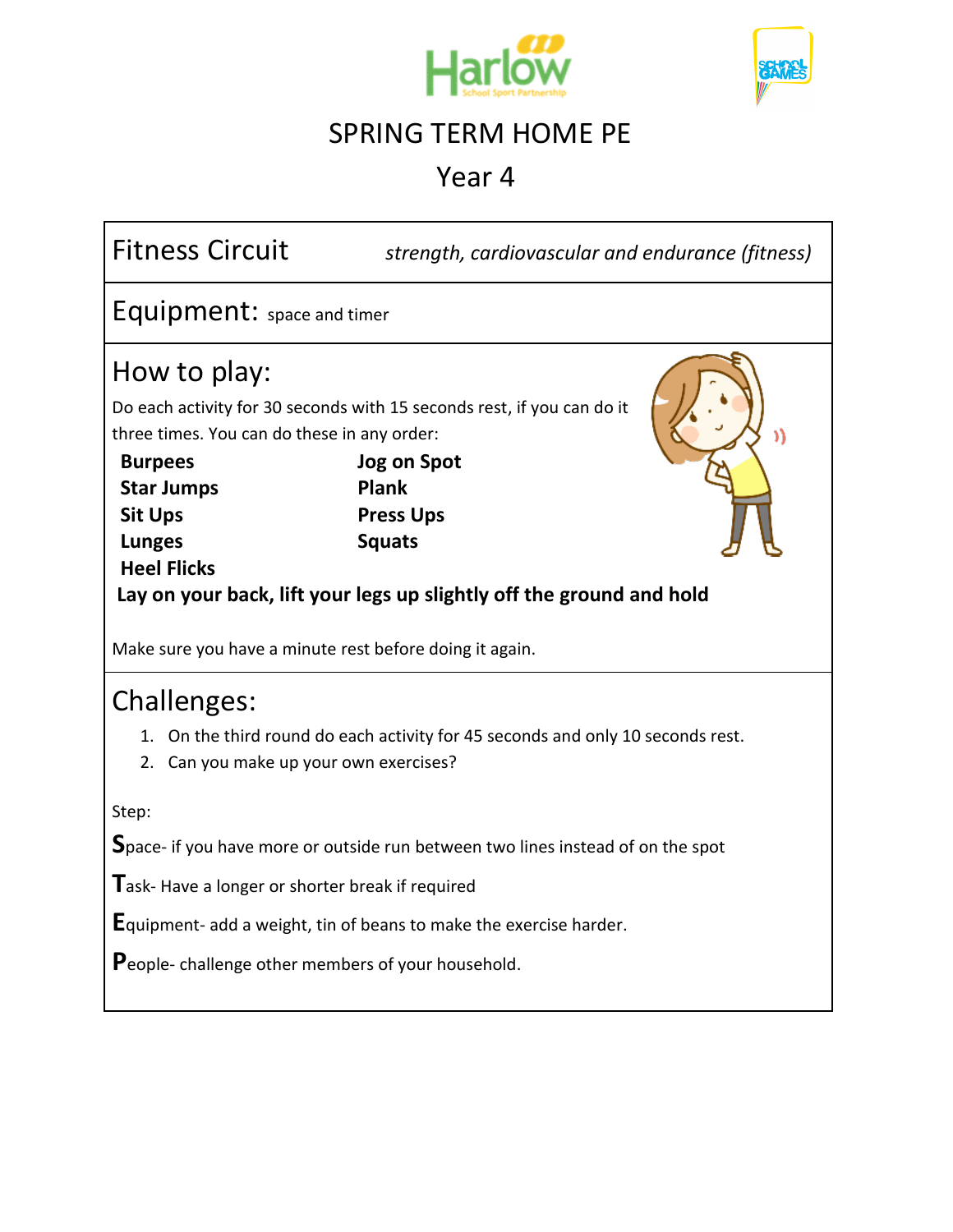



## Year 4

Air Hockey *co-ordination and aiming skills*

Equipment: small ball or a rolled up piece of paper and two towels

## How to play:

On a flat surface roll the towels up and pace then 1m apart to act as sides of a table. If you have a piece of paper scrunch it up

Players go opposite one another at either end of the table.



Use the ball or the paper as the puck

Players use their hands to act as a bat and push the "puck" back and forth.

Players score a point by pushing the puck past their opponent.

The first player to 15 wins

## Challenges:

- 1. Add a plastic up which if your opponent hits off the table they win the game automatically.
- 2. Only use your weaker hand.

Step:

**S**pace- Make the towels wider apart so the table is bigger.

**T**ask- Make the ball larger to make it easier.

**E**quipment- Make the puck smaller or bigger to make it harder or easier to hit.

**P**eople- Challenge different people and keep a results table to see who wins overall.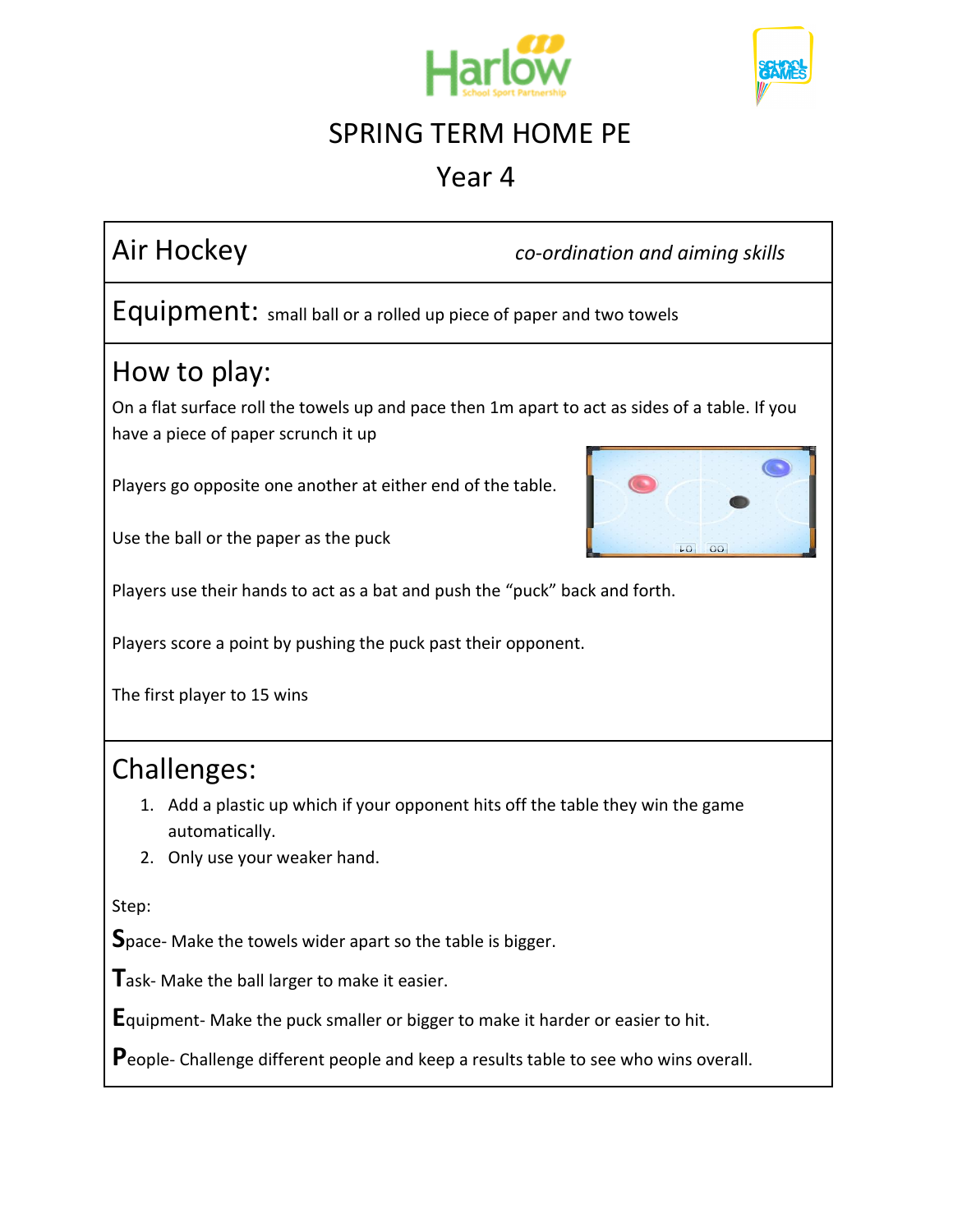



Year 4

# Alphabet Scavenger Hunt (outside/inside) *stamina skills*

Equipment: Paper and pen

## How to play:

2 or more players needed.

All start in the same room on go run and find an object that begins with the letter A, run back to the starting point and write on your but if paper what you found.

Continue until you have found all items for the whole Alphabet.

The person who completes the alphabet first wins



## Challenges:

- 1. If you have 4 people or more create two groups and make it a relay, only one person from your group can be looking at a time.
- 2. Get someone to say which room or area you are allowed to search in for each letter.

Step:

**S**pace- Only use certain rooms or certain spaces within a room.

Task- Give a set amount of time and see how many things you can see in that amount of time.

**E**quipment- if outside collect the objects in a bag and create a poster.

**P**eople- Challenge different people.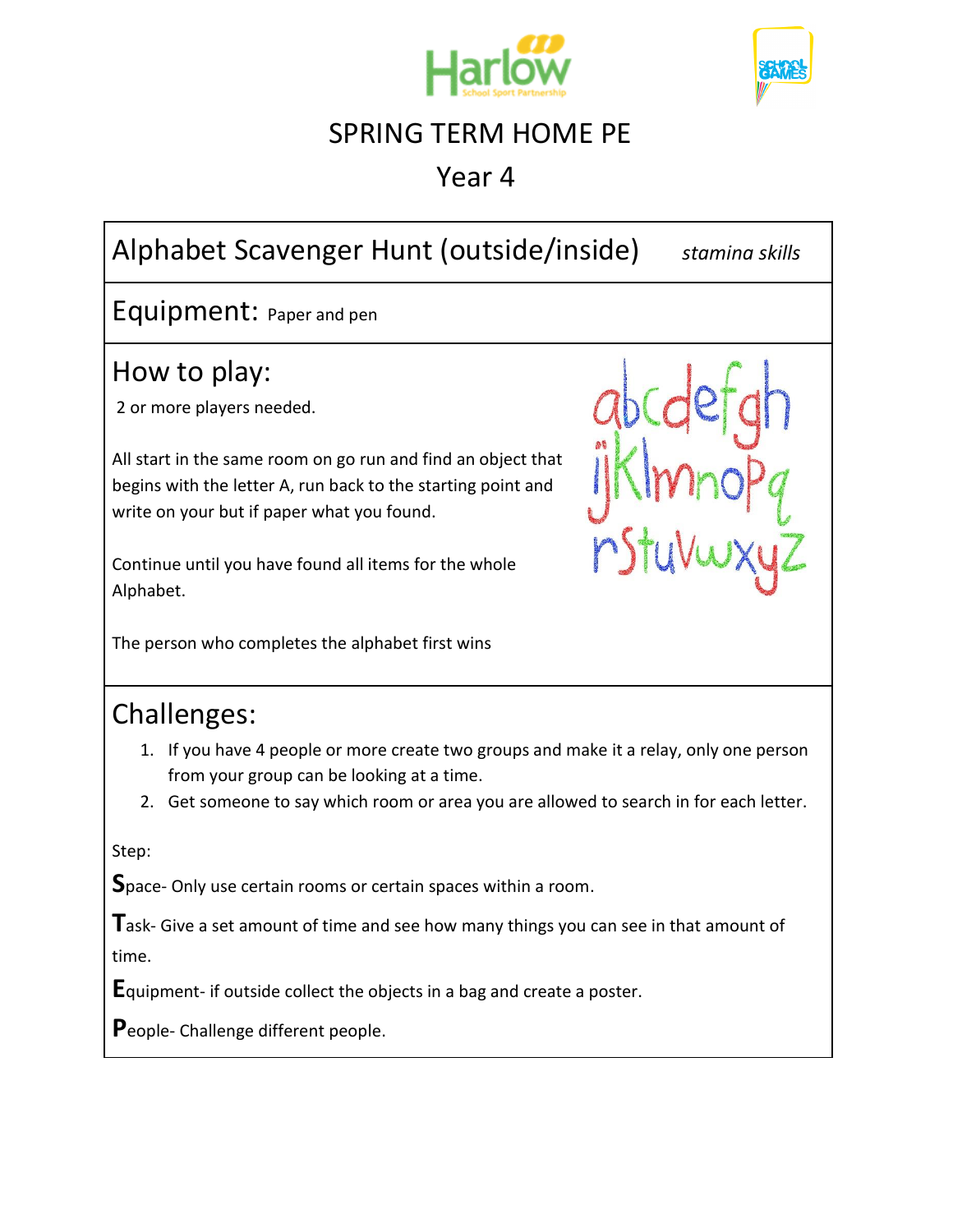



## Year 4

Minefield *problem solving skills*

Equipment: Tea towel/ blindfold and equipment for obstacles

## How to play:

Set a start and finish space within this area put the different bits of equipment around i.e. cones, towels, chairs, balls.

On person starts with the blindfold on and the other person directs them (no touching)

If you hit a Mine (equipment) you must go back to the beginning.

Time how long it takes you. Once you have been switch around.

If there are more people see if you can beat each other.

NO PEEKING.

#### Challenges:

- 1. Instead of using your voice to communicate come up with another way for example clapping.
- 2. Place a certain object within the minefield that you must pick up on your way through.

Step:

Space- Make the equipment closer together to make it harder.

**T**ask- Set yourself a time limit.

**E**quipment- choose equipment that is smaller

**P**eople- work with someone who you wouldn't normally work with.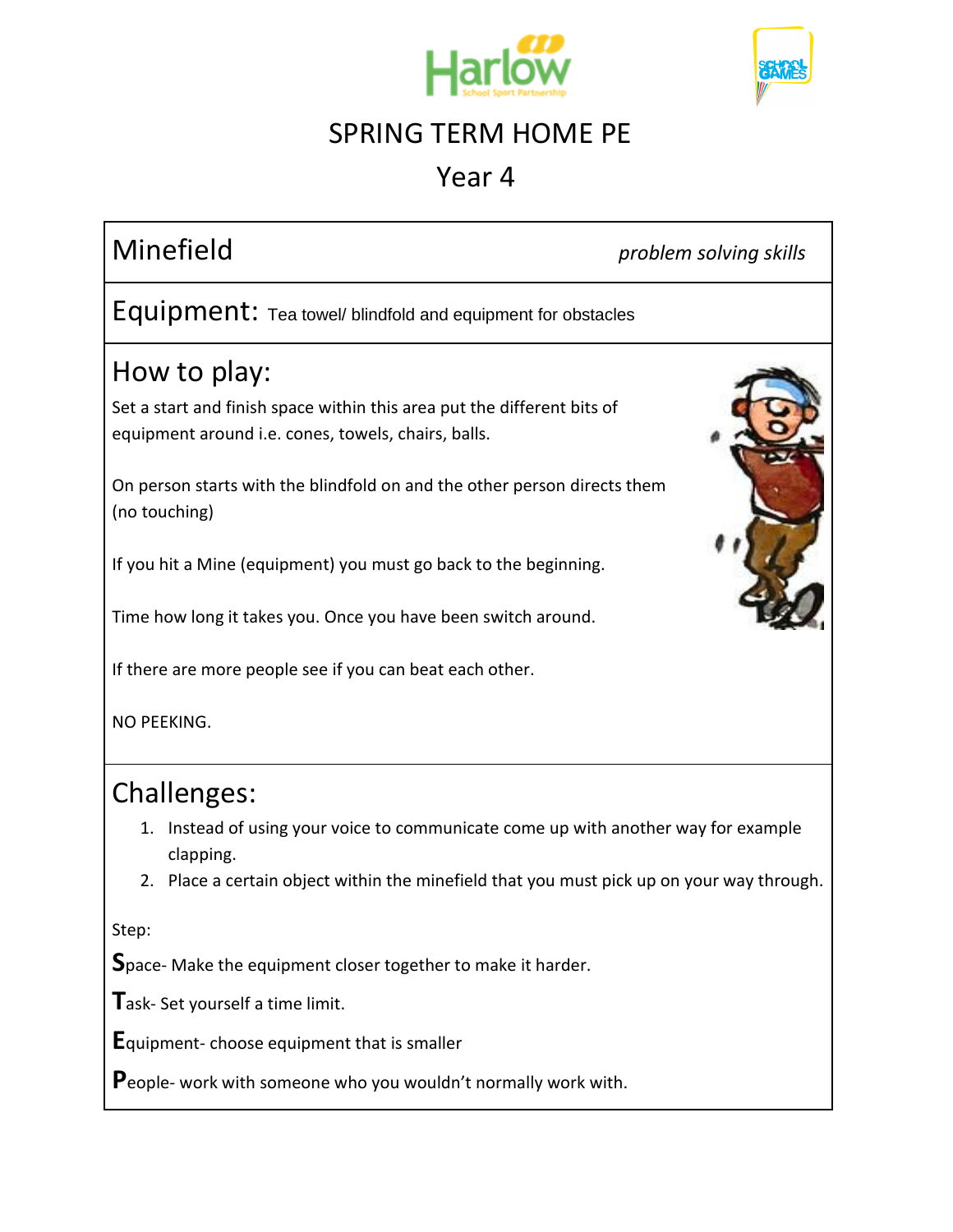



#### Year 4

## Cross the Swamp *agility and balancing skills*

Equipment: 2 Pillows and 2 towels

## How to play:

Roll up the towel and place each about 10 metres apart, between is the swamp.



Start behind one towel and you need to make your way across the swamp only using the two pillows, if any part on body touches the swamp you must start back at the beginning.

#### Challenges:

- 1. Time how long it takes you to complete it, challenge someone else.
- 2. If there are more people see if you can do it with two people at the same time.

Step:

**S**pace- Make the swap bigger by moving the towels further apart.

**T**ask- Time yourself and either see if you can beat it the next time round or see if you can beat someone else.

**E**quipment- Have you got smaller pillows?

**P**eople- Try and include your whole family, you may need to add another pillow.